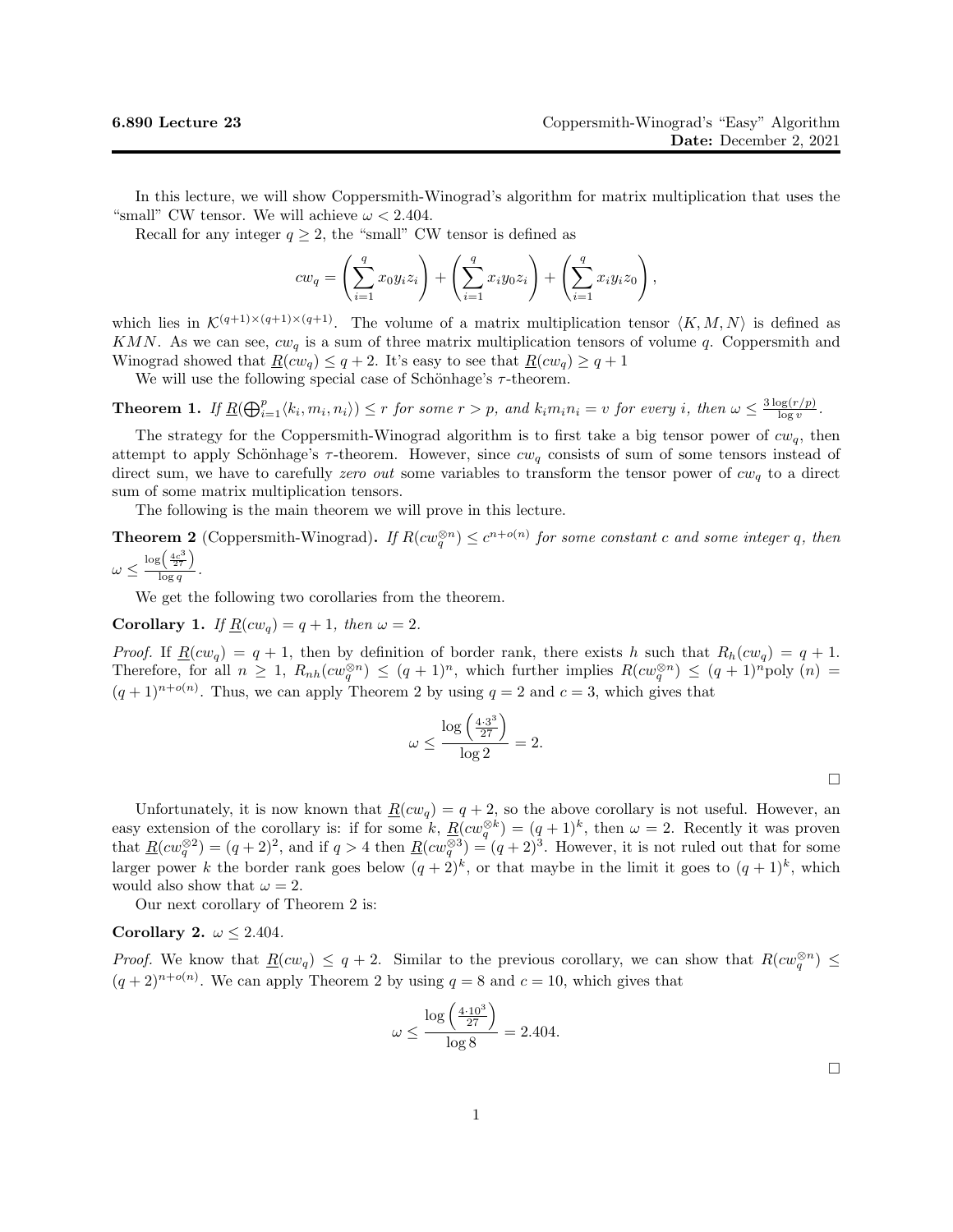## 1 Preliminaries

In this section, we define some notations and introduce some theorems necessary for the proof of the main theorem.

#### 1.1 Zeroing out, a special type of restriction

Let  $t \in \mathcal{K}^{K \times M \times N}$  and  $t' \in \mathcal{K}^{K' \times M' \times N'}$ . Recall that  $t \leq t'$  (t is a restriction of t') if there exist homomorphisms  $A: \mathcal{K}^K \to \mathcal{K}^{K'}, B: \mathcal{K}^M \to \mathcal{K}^{M'}$  and  $C: \mathcal{K}^N \to \mathcal{K}^{N'}$  so that  $t = (A \otimes B \otimes C)t'$ . We showed that if  $t \leq t'$ , then  $R(t) \leq R(t')$ .

Zeroing out is a special type of restriction. Suppose t is a tensor in the form  $\sum_{i,j,k} t_{i,j,k} x_i y_j z_k$ . We pick a set of variables  $x_{i_1}, \ldots, x_{i_p}, y_{j_1}, \ldots, y_{j_q}, z_{k_1}, \ldots, z_{k_r}$ , and set them to 0. We can define homomorphism  $A: \mathcal{K}^K \to \mathcal{K}^K$  such that  $A(x_1, \ldots, x_k) = (x_1, \ldots, x_{i_1-1}, 0, x_{i_1+1}, \ldots, x_{i_2-1}, 0, x_{i_2+1}, \ldots),$  which just set  $x_{i_1}, \ldots, x_{i_p}$  to zero. We can similarly define homomorphisms B and C. Therefore, the zeroing out of t equals  $(A \otimes B \otimes C)t$ , so it is a restriction of t. Thus, if t' is a zeroing out of t, then  $t' \leq t$  and thus  $R(t') \leq R(t)$ .

Note that zeroing out is limited, in the sense that it might not be possible to get all subsets of the terms of a tensor via zeroing out. For instance, let  $t = x_0y_1z_1 + x_1y_0z_0 + x_0y_0z_0$ . We cannot get the tensor  $x_0y_1z_1 + x_1y_0z_0$  by zeroing out some variables, because in order to eliminate the  $x_0y_0z_0$  term, we must set one of  $x_0, y_0, z_0$  to zero. However, no matter which one we set to zero, another term becomes zero as well.

#### 1.2 Variable Blocks

The tensor  $cw_q$  uses variables  $x_0, \ldots, x_q, y_0, \ldots, y_q, z_0, \ldots, z_q$ . We split these variables into groups, two "blocks" per variable set  $X, Y$  or  $Z$ .

$$
X_0 = \{x_0\}, \quad X_1 = \{x_1, \dots, x_q\},
$$
  
\n
$$
Y_0 = \{y_0\}, \quad Y_1 = \{y_1, \dots, y_q\},
$$
  
\n
$$
Z_0 = \{z_0\}, \quad Z_1 = \{z_1, \dots, z_q\}.
$$

Using this block notation, let us now define for every choice  $a, b, c \in \{0, 1\}$ , the subtensor of  $t = cw_q$ using only variables in  $X_a, Y_b, Z_c$ :

$$
T_{a,b,c} := \sum_{x_i \in X_a, y_j \in Y_b, z_k \in Z_k} t_{ijk} x_i y_j z_k.
$$

Then

$$
cw_q = T_{011} + T_{101} + T_{110},
$$

and  $T_{011} = \sum_{i=1}^{q} x_0 y_i z_i$ ,  $T_{101} = \sum_{i=1}^{q} x_i y_0 z_i$ ,  $T_{110} = \sum_{i=1}^{q} x_i y_i z_0$ . Notice that each of the subtensors  $T_{011}, T_{101}, T_{110}$  are matrix products of volume q.  $T_{0,1,1}$  is  $\langle 1, 1, q \rangle$ ,  $T_{1,0,1}$  is  $\langle q, 1, 1 \rangle$ , and  $T_{1,1,0}$  is  $\langle 1, q, 1 \rangle$ .

As a simple observation, we see that for each  $T_{i,j,k}$  is in  $cw_q$  iff  $i + j + k = 2$ .

In the proof of the main theorem, we will use tensor powers of  $cw_q$ . For instance,

$$
cw_q^{\otimes 2} = (T_{011} + T_{101} + T_{110})^{\otimes 2} = \sum_{a,a',b,b',c,c' \in \{0,1\}} T_{a,b,c} \otimes T_{a',b',c'}.
$$

Since each of  $T_{011}, T_{101}, T_{110}$  is a matrix product of volume q, each of  $T_{a,b,c} \otimes T_{a',b',c'}$  is a matrix product of volume  $q^2$ .

Take the term  $T_{0,1,1} \otimes T_{1,0,1} \equiv \langle 1,1,q \rangle \otimes \langle q,1,1 \rangle$  as an example, we can write it as  $\sum_{i=1}^{q} \sum_{j=1}^{q} x_{0,j} y_{i,0} z_{i,j}$ , and it is a matrix multiplication tensor  $\langle q, 1, q \rangle$ . We will denote  $T_{0,1,1} \otimes T_{1,0,1}$  by  $T_{01,10,11}$ .

More generally, for  $I \in \{0,1\}^k$ , we can use  $X_I$  to denote the set of x variables  $x_{p_1,...,p_k}$  of  $cw_q^{\otimes k}$  such that if  $I_i = 0$  then  $p_i = 0$ , and if  $I_i = 1$  then  $p_i \in \{1, \ldots, q\}$ . We can similarly define  $Y_J$  and  $Z_K$ . Then, for for  $I, J, K \in \{0,1\}^k$ , we can define  $T_{I,J,K}$  the subtensor of  $cw_q^{\otimes k}$  whose variables lie in  $X_I, Y_J, Z_K$ .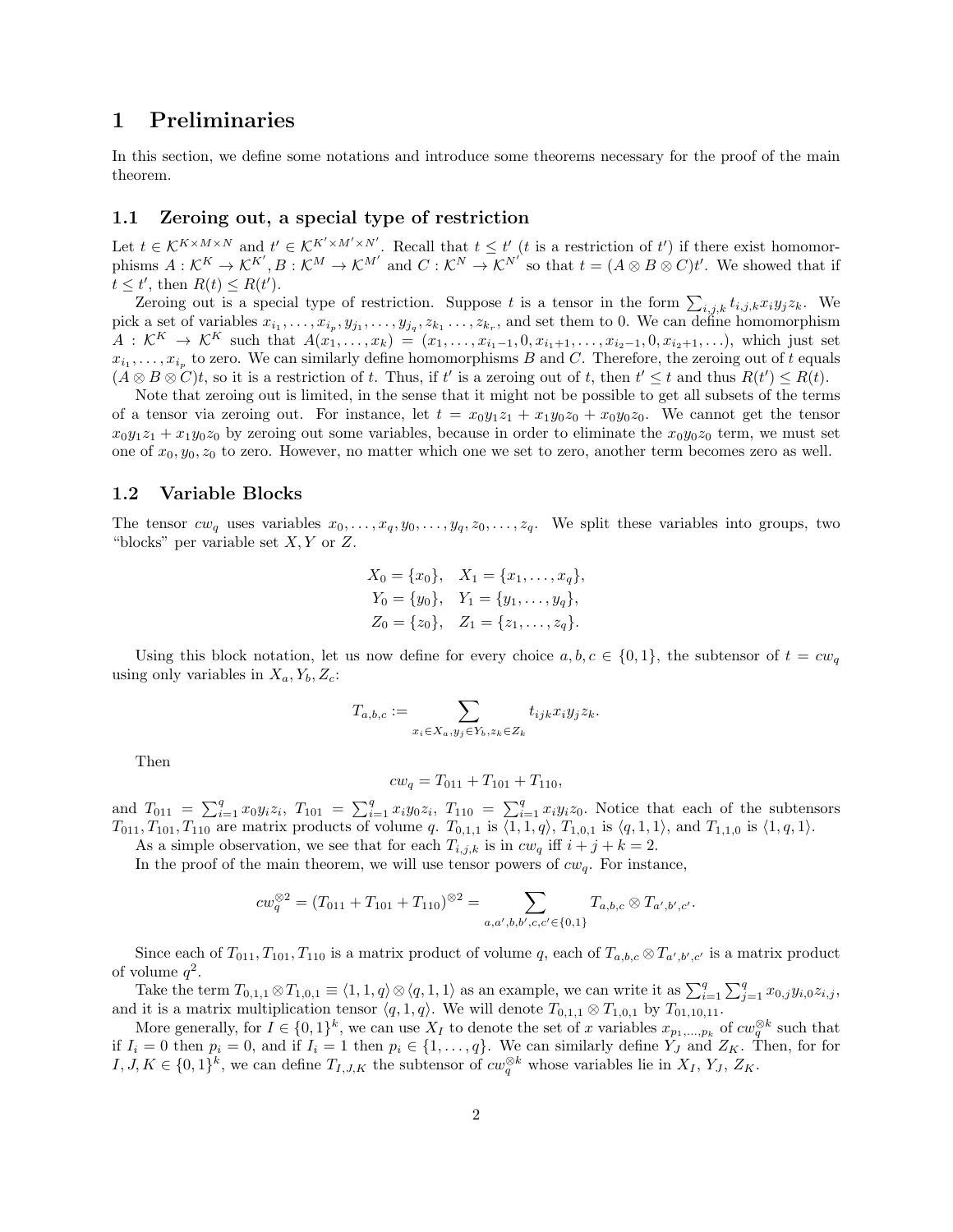It is not hard to see that

$$
cw_q^{\otimes k} = \sum_{\substack{I,J,K \in \{0,1\}^k \\ I_i+J_i+K_i=2 \ \forall i}} T_{I,J,K}.
$$

#### 1.3 Avoiding Arithmetic Progression

We will use the following theorem (by Salem, Spencer and also Behrend) that gives a large subset of [M] that does not contain any nontrivial arithmetic progressions.

**Theorem 3** ([2, 3]). For any  $\epsilon > 0$ , there exists  $m_0$  such that for all integer  $M > m_0$ , there exists  $S \subseteq [M]$ ,  $|S| \ge M^{1-\epsilon}$ , such that if  $a, b, c \in S$  and  $a + c \equiv 2b \pmod{M}$ , then  $a = b = c$ .

(The real theorem doesn't have  $p \mod M$ , but has the equality be just over the integers, but it's easy to see that the modular version follows from the integer version.)

### 2 Proof of the Main Theorem

Let  $\epsilon > 0$  be any constant. Let N be a big enough integer that depends on  $\epsilon$ . Consider the  $(3N)$ -th tensor power of  $cw_q$ ,

$$
cw_q^{\otimes 3N} = \sum_{\substack{I,J,K \in \{0,1\}^{3N} \\ I_i+J_i+K_i=2 \ \forall i}} T_{I,J,K}.
$$

We aim to zero out some variables so the remaining tensor is a direct sum of some matrix multiplication tensors (and they will be of the same volume). We will always zero out all variables in the same block at once, so when we say we set a block to 0, we set all variables variables in the block to 0. The number of triples in the sum of  $cw_q^{\otimes 3N}$  is  $3^{3N}$ , since for each i, there are 3 choices for  $X_i, Y_i, Z_i$ . Also, note that each  $T_{I,J,K}$  is a matrix multiplication tensor with volume  $q^{3N}$ , since each of the three terms in  $cw_q$  is a matrix multiplication tensor with volume q.

Let us call two triples  $(I, J, K), (I', J', K')$  with  $I, J, K, I', J', K' \in \{0, 1\}^{3N}$  independent if  $I \neq I', J \neq I'$  $J', K \neq K'$ . A direct sum of  $T_{I,J,K}$  coming from  $cw_q^{\otimes 3N}$  comes of a choice of triples  $(I, J, K)$  that are all pairwise independent.

We would like to show that there is a way to zero out variable blocks so that we obtain a large number of independent triples.

We first zero out the blocks  $X_I, Y_J, Z_K$  such that I, J or K does not have exactly N 0's and 2N 1's. We will not lose much here at all, but it will be easier to analyze the tensor. The remaining tensor becomes

$$
t = \sum_{\substack{I,J,K \in \{0,1\}^{3N} \\ I_i+J_i+K_i=2 \ \forall i \\ I,J,K \text{ have } N \text{ 0's}}} T_{I,J,K}.
$$

Since t is a zeroing out of  $cw_q^{\otimes 3N}$ , we have that  $R(t) \leq R(cv_q^{\otimes 3N}) \leq c^{3N+o(N)}$ .

Now, let us define a **combinatorial problem** that we would like to solve. Let  $L = \{(I, J, K) | I, J, K \in$  $\{0,1\}^{3N}, I_i + J_i + K_i = 2 \,\forall i \in [3N], I, J, K$  have N zeros}. Consider all choices of  $S^X, S^Y, S^Z \subseteq \{0,1\}^{3N}$ and for every such choice define  $L(S^X, S^Y, S^Z) := L \cap \{(I, J, K) \mid I \in S^X, J \in S^Y, K \in S^Z\}$ . What is the largest size of  $L(S^X, S^Y, S^Z)$  such that the triples in it are independent?

Claim 1. If the largest number of independent triples of L in the solution of the combinatorial problem above  $is \geq \phi^{N-o(N)}$  for some  $\phi$ , then

$$
\omega \le \frac{\log \frac{(q+2)^3}{\phi}}{\log(q)}.
$$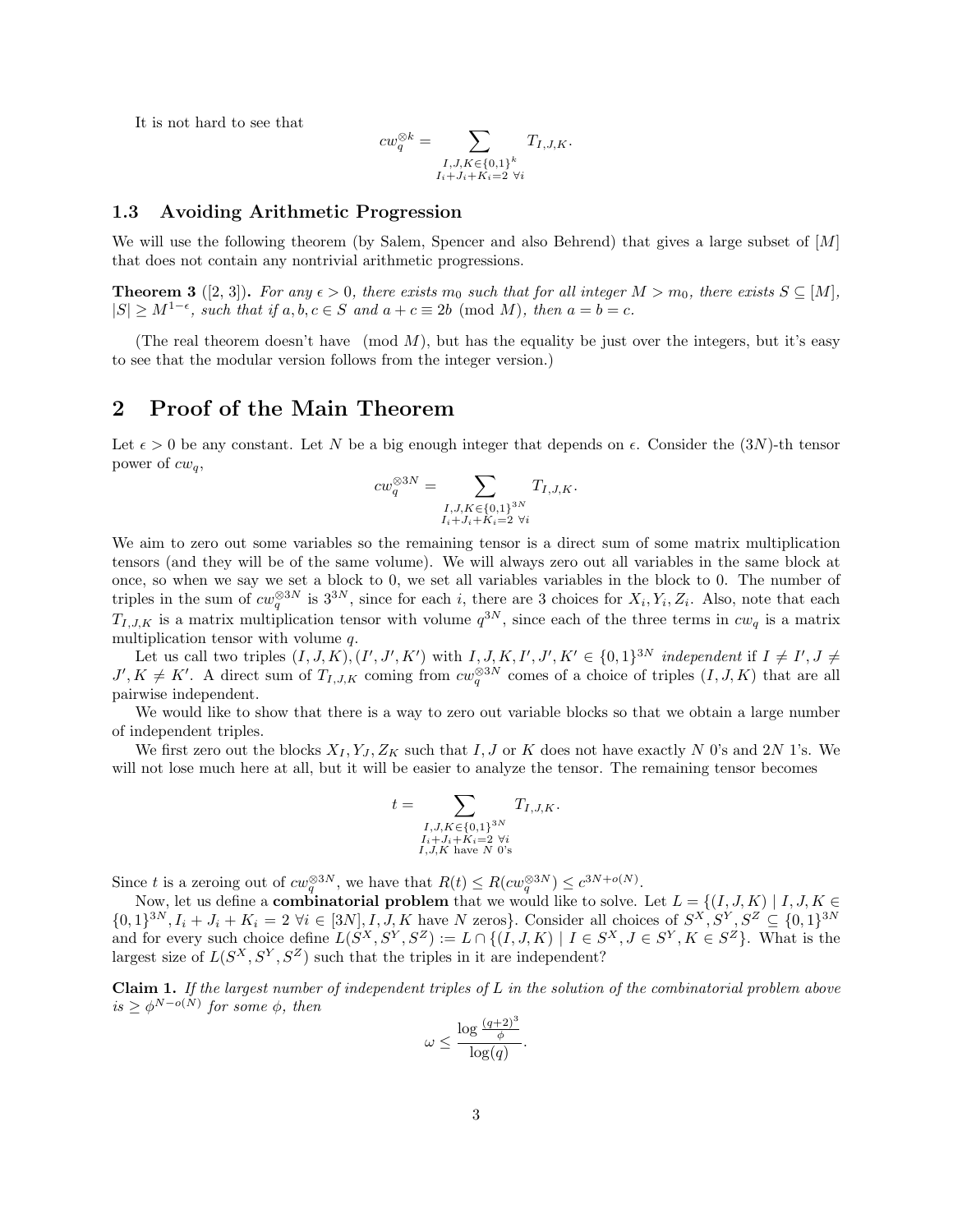*Proof.* From the assumption of the claim we get that using just zeroing outs we can get from  $cw_q^{3N}$  down to a direct sum of at least  $p := \phi^{N-o(N)}$  matrix products of volume  $v := q^{3N}$ , and the border rank is at most  $r := (q+2)^{3N}$ . From Schönhage we get:  $\omega \leq \frac{3 \log(r/p)}{\log v} \leq 3 \log((q+2)^{3N}/\phi^{N-o(N)})/\log(q^{3N})$ , which gives

$$
\omega \le 3N \log((q+2)^3/\phi)/(3N \log(q)) + 3 \log_{q^3}(\phi)(o(N)/N),
$$

and as N goes to  $\infty$ , the second summand goes away, and we get.

$$
\omega \leq \frac{\log \frac{(q+2)^3}{\phi}}{\log(q)}.
$$

 $\Box$ 

Let us now focus on solving the combinatorial problem. We will show that the solution is  $\phi \geq 27/4$  which will give  $\omega = 2.404$ .

We start with  $L = \{(I, J, K) \mid I, J, K \in \{0, 1\}^{3N}, I_i + J_i + K_i = 2 \ \forall i \in [3N], I, J, K$  have N zeros}. We will have two phases of zeroing out Is, Js and Ks and all the triples containing them.

Phase 1: Use hash functions to zero out and partition the triples into buckets, so that two triples in different buckets are independent.

**Phase 2:** Use a greedy procedure to remove dependencies within individual buckets.

We begin with Phase 1.

**Phase 1.** Let M be a prime that depends on N. We will pick M later to be any prime in the interval  $[3{2N \choose 2}, 4{2N \choose 2}].$ Let  $S \subseteq [M], |S| \ge M^{1-\epsilon}$  be from Theorem 3 such that if  $a + c \equiv 2b \pmod{M}$  for some  $a, b, c \in S$ , then  $a = b = c$ .

Pick  $w_0, w_1, \ldots, w_{3N}$  be independent uniformly random variables from [M]. We define three hash functions as follows.

$$
h_X(I) = \sum_{i=1}^{3N} w_i \cdot I_i \mod M,
$$
  
\n
$$
h_Y(J) = \left(\sum_{i=1}^{3N} w_i \cdot J_i\right) + w_0 \mod M,
$$
  
\n
$$
h_Z(K) = \frac{1}{2} \left( \left(\sum_{i=1}^{3N} w_i \cdot (2 - k_i)\right) + w_0 \right) \mod M.
$$

Since we will pick M to be a large prime, the  $\frac{1}{2}$  factor is well-defined.

Notice that if  $I \neq I'$ , then  $h_X(I)$  and  $h_X(I')$  are independent. Similarly, if  $J \neq J'$ , then  $h_Y(J)$  and  $h_Y(J')$  are independent, and if  $K \neq K'$ , then  $h_Z(K)$  and  $h_Z(K')$  are independent. Also, because of  $w_0$ , each  $h_X(I)$  and  $h_Y(J)$  are indepedent.

The remaining triples are

$$
L' := \{ (I, J, K) \mid I, J, K \in \{0, 1\}^{3N}, I_i + J_i + K_i = 2 \,\forall i \in [3N], I, J, K \text{ have } N \text{ zeros}, h_X(I), h_Y(J), h_Z(K) \in S \}.
$$

Let  $(I, J, K) \in L'$ . Then

$$
h_X(I) + h_Y(J) \equiv \sum_{i=1}^p w_i \cdot (I_i + J_i) + w_0 \pmod{M}
$$

$$
\equiv 2h_Z(K) \pmod{M}.
$$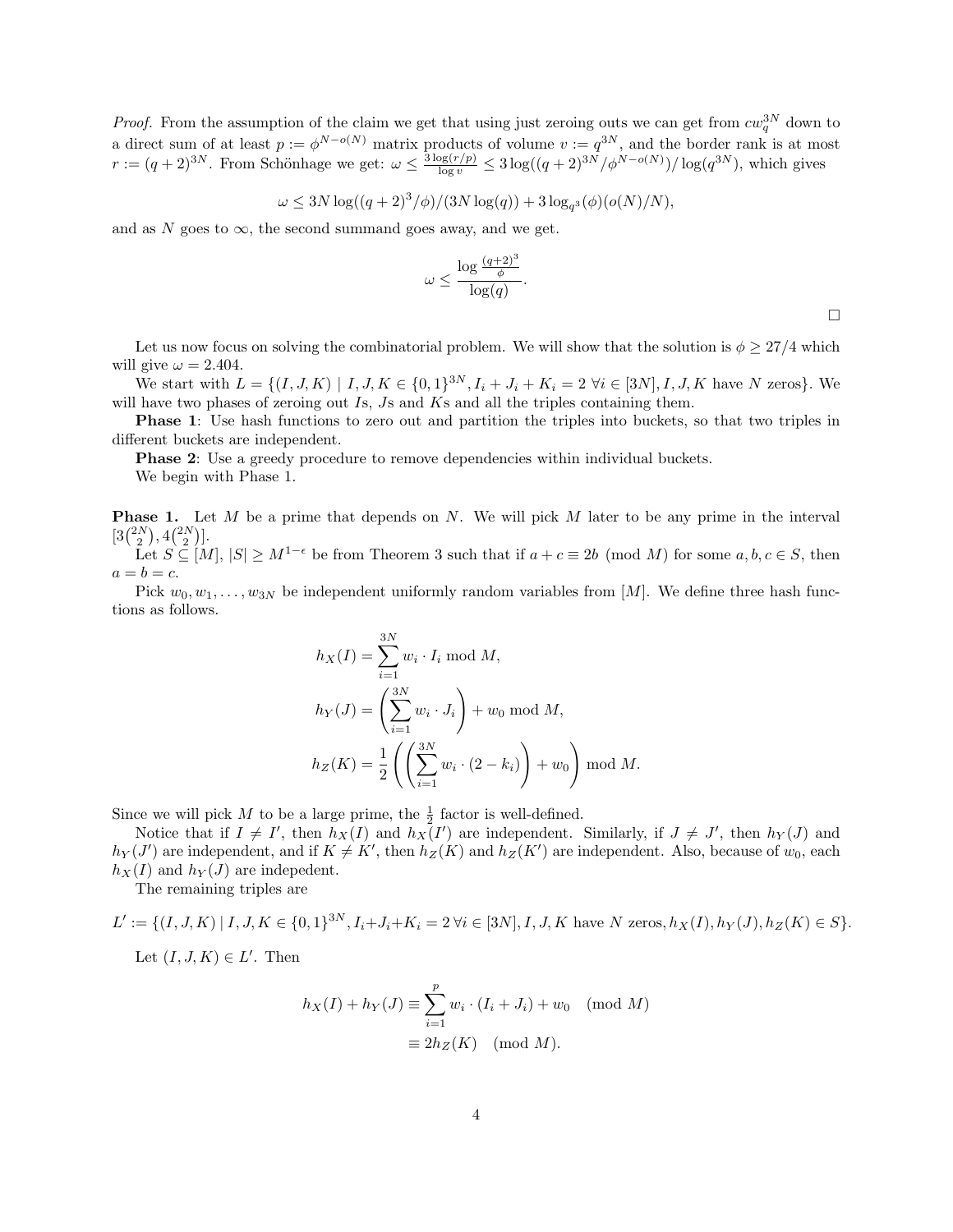Since  $h_X(I), h_Y(J), h_Z(K) \in S$ , and  $h_X(I) + h_Y(J) \equiv 2h_Z(K) \pmod{M}$ , we must have  $h_X(I) = h_Y(J)$  $h_Z(K)$  by the property of S.

If we define  $B_s = \{(I, J, K) \in L' | h_X(I) = h_Y(J) = h_Z(K) = s\}$  for every  $s \in S$ , we see that the  $B_s$ partition  $L'$ , and also two triples in different buckets  $B_s$  are independent. Thus, it suffices to get rid of the dependence inside each  $B_s$  (this would be phase 2).

We have finished phase 1. Now we want to analyze how many triples we have left.

The number of triples in L is  $\binom{3N}{N,N,N}$  since there must be N indices i where  $I_i = 0, J_i = 1, K_i = 1, N$ indices j where  $I_j = 1, J_j = 0, K_j = 1$ , and N indices k where  $I_k = 1, J_k = 1, K_k = 0$ . For each of the  $\binom{3N}{N,N,N}$  triples  $(I, J, K)$ ,

$$
\Pr\left[(I,J,K)\in B_s\right] = \Pr\left[h_X(I)\in B_s \land h_Y(J)\in B_s \land h_Z(K)\in B_s\right] = \Pr\left[h_X(I)\in B_s \land h_Y(J)\in B_s\right],
$$

where the last equality is because  $K$  is completely determined from  $I$  and  $J$ .

Note that  $h_X(I)$  and  $h_Y(J)$  are independent from our previous discussion. Thus,  $Pr[X_IX_IX_0 \in B_s] =$  $\frac{1}{M^2}$ .

Thus the total number of triples remaining in  $L'$  is in expectation

$$
\binom{3N}{N,N,N} |S|/M^2 \ge \binom{3N}{N,N,N} \cdot \frac{1}{M^{1+\epsilon}}.
$$

**Phase 2.** Now we begin Phase 2, where we take  $L'$  and its partitioning into the  $B_s$  and remove all dependencies within the  $B_s$ .

For each  $B_s$ , we build a list  $L_s$  of independent triples in  $B_s$  greedily. Initially,  $L_s = \emptyset$ . For each  $(I, J, K) \in B_s$ , we try to add  $(I, J, K)$  to  $L_s$ . If no triples in  $L_s$  share any variable with  $(I, J, K)$ , then we successfully add  $(I, J, K)$  to  $L_s$ . Otherwise, without loss of generality assume  $L_s$  contains  $(I, J', K')$  (a triple sharing block I with  $(I, J, K)$ ; more generally, the shared block could be J or K, but these cases are symmetric).

In this case, we kill off all triples containing  $J$  as their Y-block. Here we keep  $(I, J', K')$  but may kill off many triples containing J. We will show we do not kill off too many triples overall.

Let's see how many triples get killed this way. Suppose  $\ell$  triples get killed by killing off the triples containing J. Then there are  $\binom{\ell}{2}$  **pairs** of triples that share J, and the pair  $(I, J, K)$  and  $(I, J', K')$  share I.

Thus, the remaining set  $B_s$  loses at least  $\binom{\ell}{2} + 1 \geq \ell$  **pairs of triples** that share a block. Therefore, the total number of triples we kill is at most the number of pairs of triples sharing a block in  $B_s$ .

Now we analyze the *expected* number of pairs of triples sharing a block in  $B_s$ .

As we showed earlier, the expected number of triples in  $B_s$  is  $\frac{\binom{3N}{N,N,N}}{M^2}$ .

Now we analyze the expected number of unordered pairs  $((I, J, K), (I, J', K'))$  where both are in  $B_s$  and  $J \neq J', K \neq K'$ . The expected number of pairs of triples sharing a block in  $B_s$  can be bounded by three times of the previous value, by symmetry of  $I, J, K$ .

First, consider the number of pairs  $((I, J, K), (I, J', K'))$  such that  $(I, J, K)$  and  $(I, J', K')$  are both in the original list L before phase 1. The number of choices for I is  $\binom{3N}{N}$  since I contains N 0's and 2N 1's. After we fix I, then each valid J that is together with I in a triple contains N 0's on the indices i where  $I_i = 1$ , and it must have 1s for all indices i where  $I_i = 0$ . Thus, there are  $\binom{2N}{N}$  choices for J.

Since J' must be different from J, the number of choices for J' is  $\binom{2N}{N} - 1$ . After we fix I, J, J', the other two sets K and K' will be uniquely determined. Thus, the number of unordered pairs  $((I, J, K), (I, J', K'))$ of triples in L is  $\frac{1}{2} {N \choose N} {2N \choose N} {2N \choose N} - 1$ .

For each such pair  $((I, J, K), (I, J', K'))$ , we bound the probability that both of them fall into  $B_s$ .

$$
\Pr\left[(I,J,K)\in B_s \land (I,J',K')\in B_s\right] = \Pr\left[h_X(I) = s \land h_Y(J) = s \land h_Y(J') = s\right].
$$

Recall that  $h_Y(J)$  is independent from  $h_Y(J')$  since  $J \neq J'$  and there will be a term  $w_i$  in  $h_Y(J)$  but not in  $h_Y(J')$ .  $(h_Y(J), h_Y(J'))$  is independent from  $h_X(I)$  because of the  $w_0$  term. Therefore,

$$
\Pr[(I, J, K) \in B_s \land (I, J', K') \in B_s] = \frac{1}{M^3}.
$$